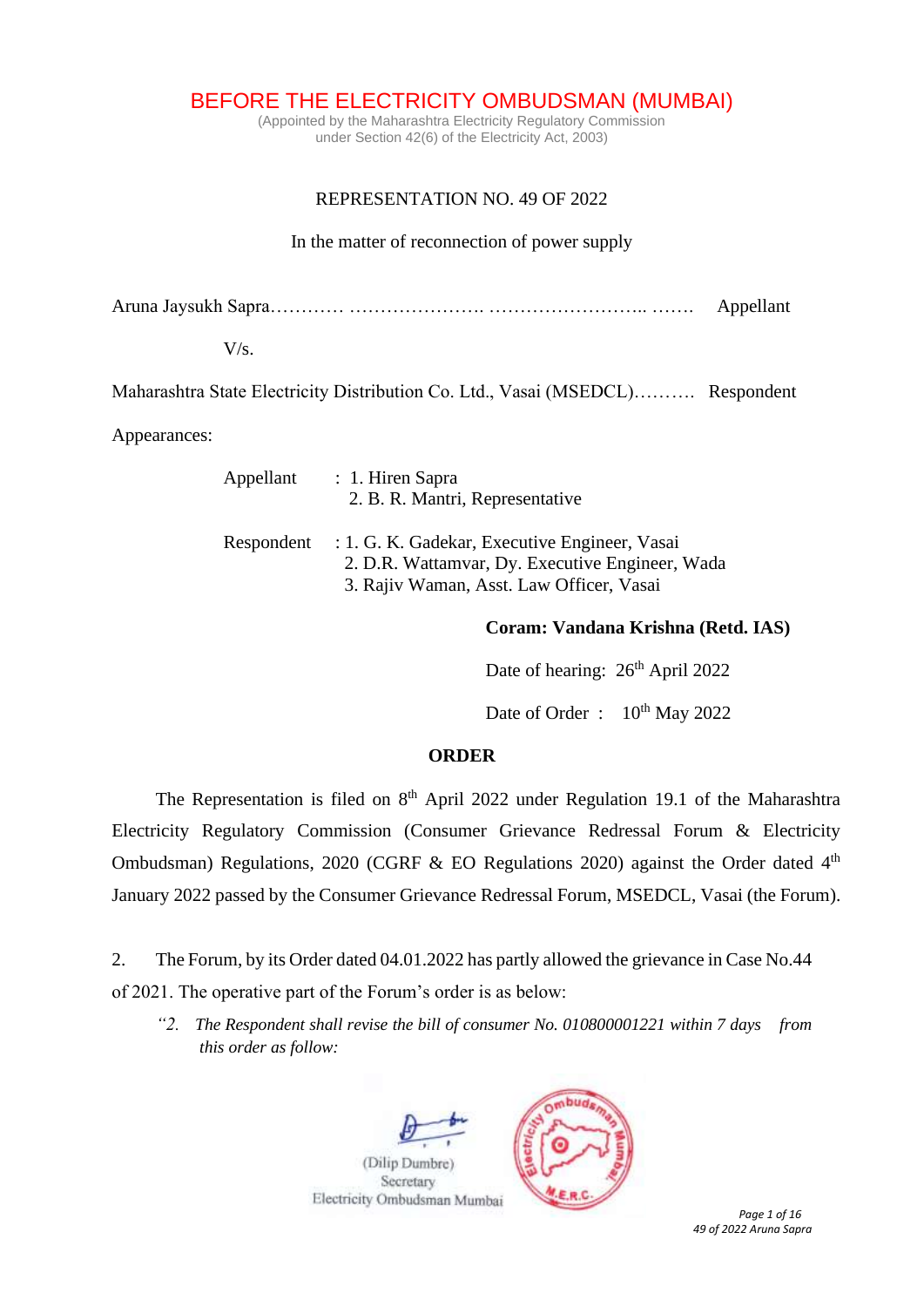- *a. Revise the bill for period of March 2017 to February 2018 on basis of final reading available on PD Report dtd.23.02.2018.*
- *b. The interest and DPC levied since July-2017 on debit adjustment of provisional assessment Rs.16,16,120/- shall be waived off.*
- *c. The interest and DPC of revised bill shall be waived off.*
- *3. The consumer shall pay revised bill of Consumer No. 010800001221 and final bill of Consumer No. 010800001132 within 15 days from receipt of revised and final bill. On depositing the amount as aforesaid the consumer shall apply for new supply.*
- *4. Both connections are PD, therefore Respondent on deposit of revised bill of Consumer No. 010800001221 and final bill of Consumer No. 010800001132 by consumer; shall sanction single new three phase connection for said premise on submission of completed application by consumer. "*

3. Aggrieved by the order of the Forum, the Appellant has filed this representation stating in brief as below:

- (i) The Appellant is a residential consumer (No. 010800001132) (in short No.-1132) of the Respondent at Farmhouse No. 287 at Kalamkhand, Tal. Wada, Dist. Palghar.
- (ii) The Respondent has disconnected power supply of the Appellant on 02.03.2021 without any notice for arrears. The Appellant requested for instalment after disconnection. The Respondent permitted to pay Rs.75,000/-. It was assured to pay the balance amount before March end. Accordingly, the Appellant has paid Rs.75,000/- on 04.03.2021 and requested for reconnection.
- (iii) However, the Respondent has denied for reconnection of the existing consumer and informed vide its letter dated 03.03.2021 that there were outstanding dues of Rs.45,54,950/- for another connection (Cons. No. 010800001221) (No.-1221) in same premises which was permanently disconnected. The Respondent has disconnected the supply before disconnection notice period. The Appellant has protested by letter dated 04.03.2021.
- (iv) The Appellant stated that the PD consumer (No.-1221) arrears are disputed on the following points:
	- a. In the month of February 2017, the Respondent has removed the service line and meter of this connection (No.-1221) and at the same time, the Respondent provided three-phase meter to Residential connection (No.-1132).

(Dilip Dumbre

Secretary



 *Page 2 of 16 49 of 2022 Aruna Sapra*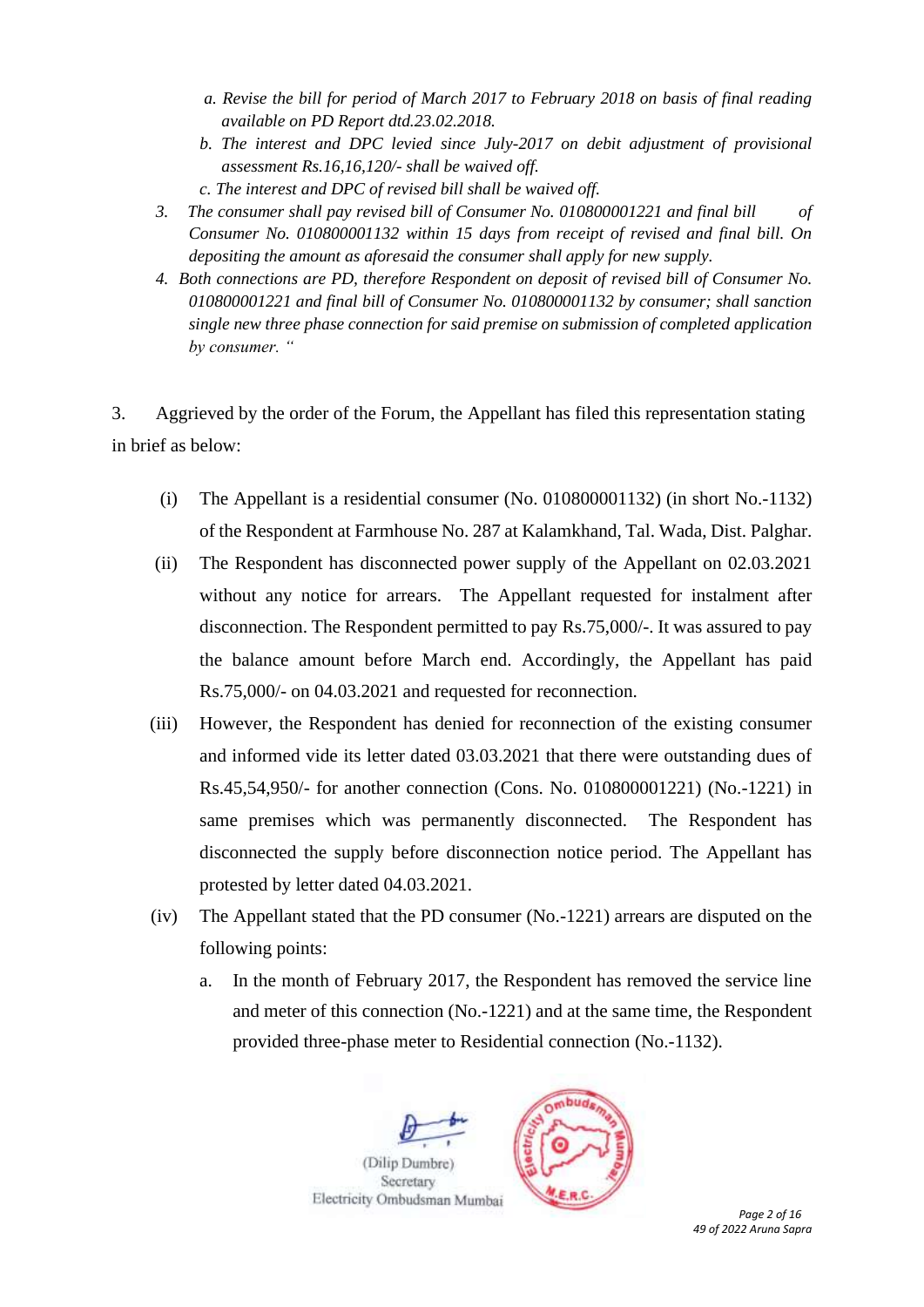- b. From the date of disconnection, the Respondent never issued any bills or correspondence against this PD consumer (No.-1221).
- c. Disconnection date of this PD consumer (No.-1221) was fed in the month of January 2018 instead of March 2017 and in between bills were charged on average basis with Status of 'Reading Not Available (R.N.A), Locked, or Inaccessible' due to removal of meter. After permanent disconnection and removal of meter in the month of February 2017, in Consumer's Personal Ledger (CPL), Meter serial number has changed from 5309270935 to 6506526842 without providing another meter practically on site.
- d. As per the norms of the Electricity Act, 2003 (the Act) and the Regulations of the Commission, disconnection means to remove the service line and meter. The agreement between the consumer and licensee has been terminated after disconnection.
- e. As per Section 56(1) of the Act, when a supply was disconnected, the Respondent should stop the issue of bills and process further for recovery of dues as per law.
- f. Without issue of final assessment order as per Section 126 of the Act, the Respondent has fed assessment amount of Rs.16,16,120/- in billing of June 2017. The said meter of the Appellant was made PD after 3 months without Appellant's knowledge.
- g. The Respondent has issued Final Assessment Order on dated 01.09.2020 without enclosure of bills to the Appellant which was sent to the Appellant after five months i.e., on 05.02.2021. This is totally wrong and baseless.
- (v) The Appellant requested the Respondent to revise the PD Consumer Bill withdrawing of assessment amount, average units charged from March 2017 to January 2018. However, the Respondent failed to do so.
- (vi) The Appellant approached the Forum on 05.03.2021. The Forum, by its Order dated 04.01.2022 has only partly allowed the grievance.
- (vii) Hence, the Appellant prays that the Respondent be directed



Secretary



 *Page 3 of 16 49 of 2022 Aruna Sapra*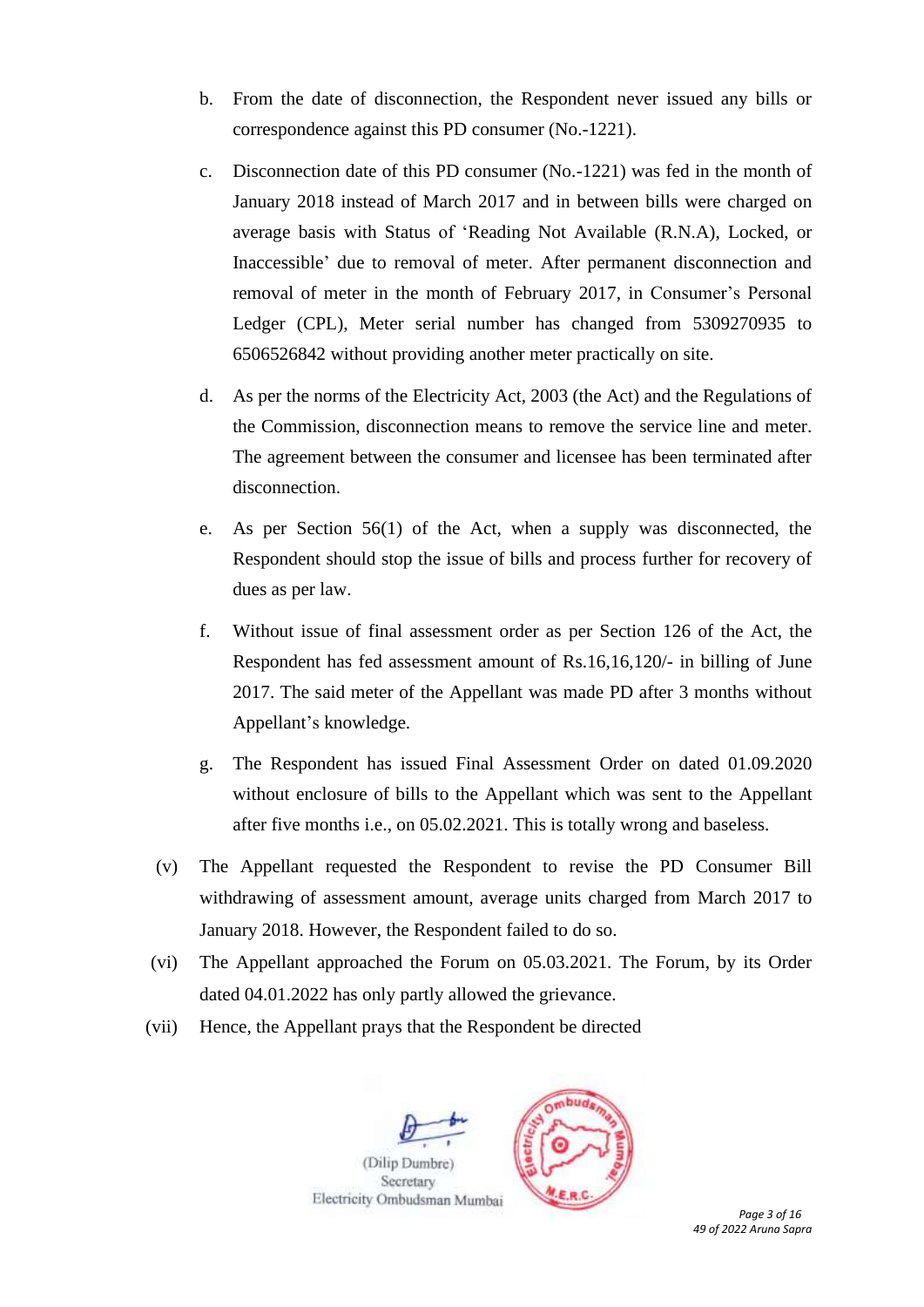- a) to issue the revised bill after withdrawn of Fixed Charges, Delayed Payment Charges (DPC) and Interest from 03.03.2021 till date as power supply was disconnected without any notice.
- b) to give the appropriate instalments for balance payment without charging DPC and interest.
- c) to reconnect the power supply immediately.
- d) to award compensation of Rs.50/- per hour (i.e.Rs.1200/- per day) till the reconnection as supply was disconnected without any notice.
- 4. The Respondent filed its reply by letter dated 20.04.2022 stating as under:
	- (i) The Appellant is a LT Residential Consumer (No.-1132) from 29.06.2012 at House No. 287, Survey No 164, Kalamkhand, Wada-421 303 which is a farmhouse.
	- (ii) The Appellant has taken another three phase electric connection for LT agriculture purpose having Consumer No.-1221 from 20.01.2014 at Survey No. 164, Kalamkhand, Wada-421 303.
	- (iii) The Assistant Engineer, Gorha Section office of the Respondent (Asst. Engr.) inspected the said premises on 24.08.2016.The said premises had 2 connections : a. Residential connection having Consumer No. 1132 and b. Agricultural connection having Consumer No. 1221
	- (iv) During inspection, it was found that the power supply of agriculture connection was illegally extended to the Residential premises for other than the sanctioned purpose, to get the benefit of lower tariff. Hence, the Respondent has initiated action against the Appellant towards unauthorized use of electricity as per Section 126 of the Act. The Respondent issued a Provisional Assessment Bill of Rs.16,16,120/- on 24.08.2016 for the period from January 2014 to August 2016 as per Section 126 of the Act. The final assessment bill was issued to the Appellant after giving opportunity of hearing on 21.08.2019 as per statute of the Act and also requested to pay the final assessment bill within 15 days or otherwise the supply would be disconnected without any notice.



 *Page 4 of 16 49 of 2022 Aruna Sapra*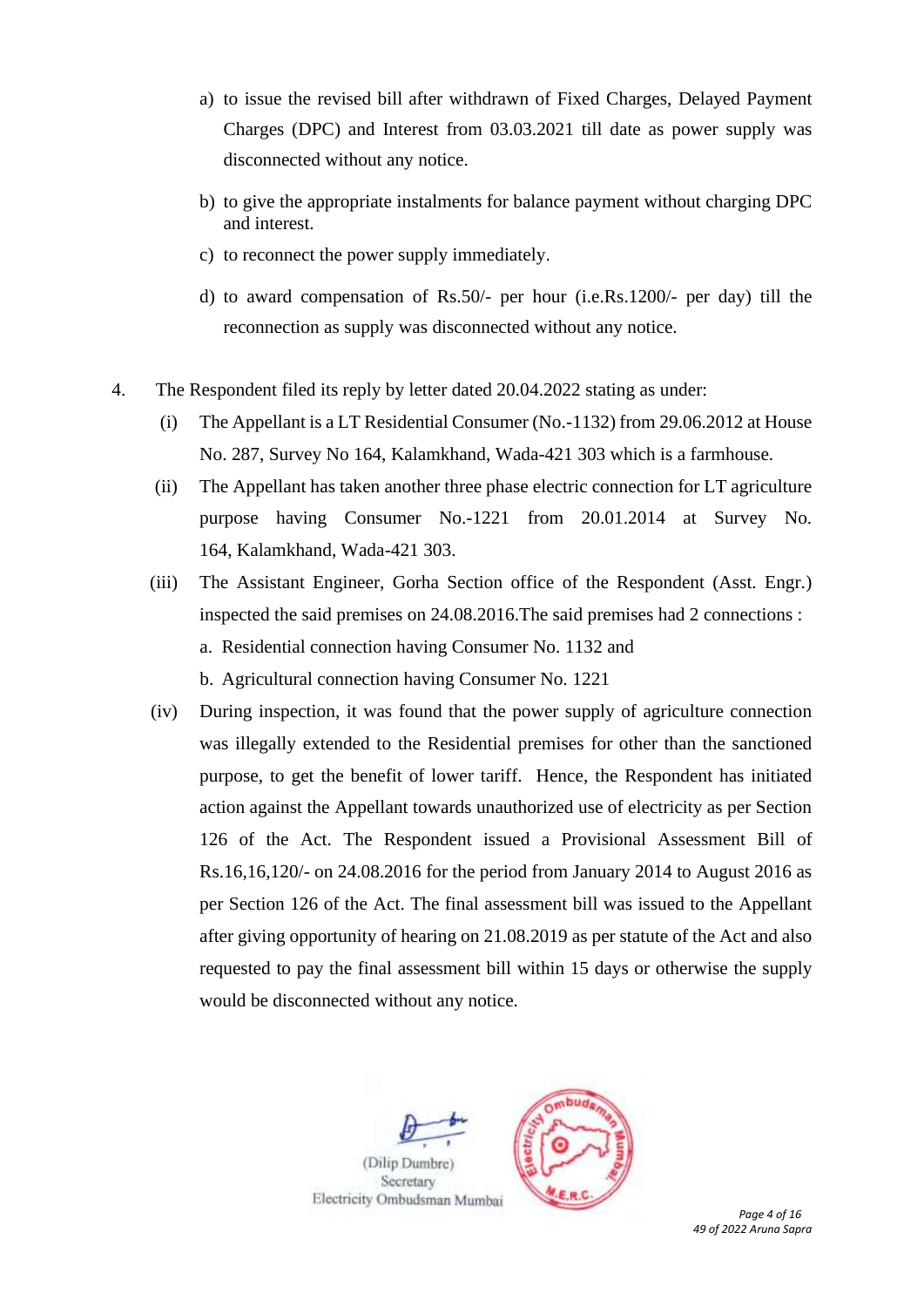- (v) The Tariff category of the Consumer No.-1221 was changed from Agricultural to Residential from September 2016 onwards. Hence, finally, there are two residential connections on the same premises, and the Appellant was using connections portion wise of the premises. The Appellant did not pay the assessment bill within scheduled time. In addition to this, the Appellant was not regular in payment of her current bill of Consumer No.-1221 also. The outstanding dues of this connection was increased to Rs.29,58,893/- in January 2018. There are two electric connections (Cons.No. -1132 & Cons.No. -1221) in area of the said premises. The area of the premises is quite big, hence the Appellant started using these two meters as per her convenience in the said premises. The power supply of this connection (Consumer No. -1221) was permanently disconnected on 23.02.2018 for nonpayment of bill.
- (vi) The Assistant Engineer further inspected the premises of the Appellant on 29.01.2021. During inspection, it was found that the Appellant has extended power supply of Consumer No.-1132 unauthorised on the portion of the said premises where normally power supply was fed by the Consumer No.-1221 which was permanently disconnected.
- (vii) The Respondent vide letter 03.03.2021 has requested the Appellant for payment of PD Arrears of Consumer No. -1221. The Appellant failed to pay the arrears of Consumer No. -1221 and was also using the power supply at portion of the premises where normally fed by Consumer No.-1221. Hence, the power supply of the Appellant (Consumer No. -1132) was also temporary disconnected on 03.03.2021. The said premises (bungalow) was totally without power supply.
- (viii) The Appellant approached the Hon`ble High Court, Mumbai vide Writ Petition(W. P.) No. 9411 of 2021 in respect of subject matter. The High Court disposed of the W.P.No.9411 of 2021 by its order dated 06.05.2021 with direction to deposit 50% amount of Final Bill Assessment (i.e., Rs. 808060/-) and to file the appeal before the Appellate Authority under Section 127 of the Act. The Appellant did not pay Rs.808060/- within schedule time of the order of the Bombay High Court.
	- (ix) The outstanding dues of one connection are recoverable from the other live connection of same premises and same person. The Appellant was under legal

(Dilip Dumbre Secretary



*49 of 2022 Aruna Sapra*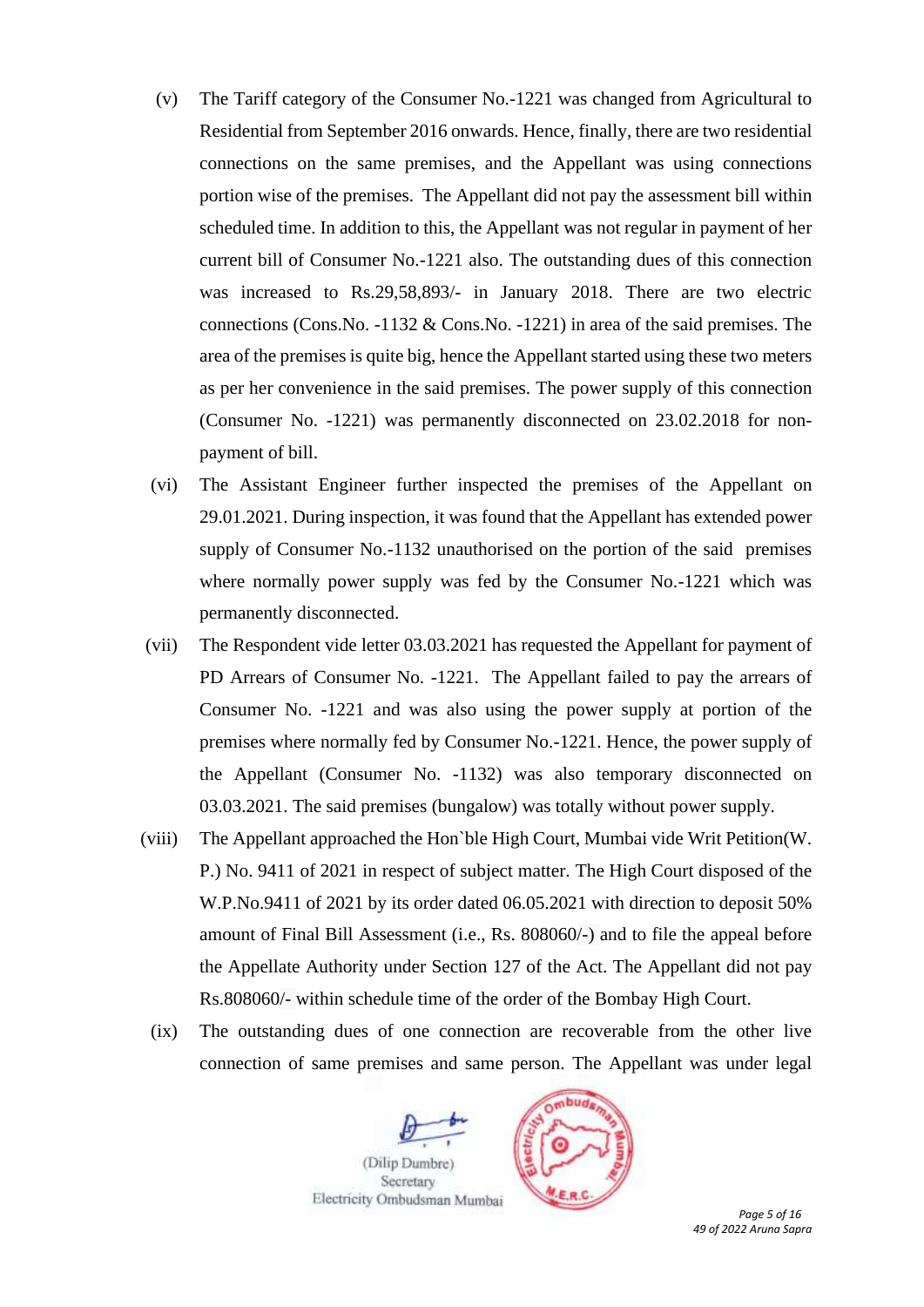obligation to pay the arrears of his old permanently disconnected consumer to live connection having same premises.

- (x) The Respondent referred the order of the Electricity Ombudsman (Mumbai) dated 18.03.2021 in Representation No. 9 of 2021 in support of its say. Therefore, there was nothing illegal in transferring the arrears of her PD connection to her other live connection on the same premises and same Consumer. The Appellant is liable to pay the same.
- (xi) The Appellant approached the Forum on 05.03.2021. The Forum, by its Order dated 04.01.2022 has partly allowed the grievance and directed to revise the bill of Consumer No. -1221 within 7 days for the period of March 2017 to February 2018 on the basis of final reading available on PD Report dated 23.02.2018 and to waive of the total interest and Delayed Payment Charges(DPC) levied since July-2017 on debit adjustment of provisional assessment Rs.16,16,120/-. As per direction of the Forum, the Appellant has to pay the revised bill of Consumer No. -1221 and final bill of Consumer No. -1132 within 15 days.
- (xii) The Respondent revised the bill of PD Consumer No. -1221 for Rs.27,59,110/- and issued on 05.04.2022 as per direction of the Forum. Out of this, Rs.16,16,120/- is the amount of final assessment order as per Section 126 of the Act. Hence, the Appellant has to pay (27,59,110 - 16,16,120) Rs.11,42,990/-.
- (xiii) The bill of residential consumer No.- 1132 was revised to Rs. 1,20,280/- as per the order of the Forum. Hence, the Appellant was requested to pay total amount of Rs.  $(11,42,990 +1,20,280)$  12,63,270/-. The Appellant did not pay the same.
- (xiv) Both connections are PD, therefore after payment of the revised bill, the Respondent was to club Consumer No. -1221 and Consumer No. -1132 together being both connections are of same name and same premises as per the directions of the Forum.
- (xv) The Appellant paid the 50% assessment bill of Rs.8,08,060/- on 30.03.2022 as per direction of Bombay High Court and challenged the final assessment issued under Section 126 of the Act before the Superintending Engineer, Electrical, Government of Maharashtra, Chembur. However, the Appellant is still liable to pay Rs.



*49 of 2022 Aruna Sapra*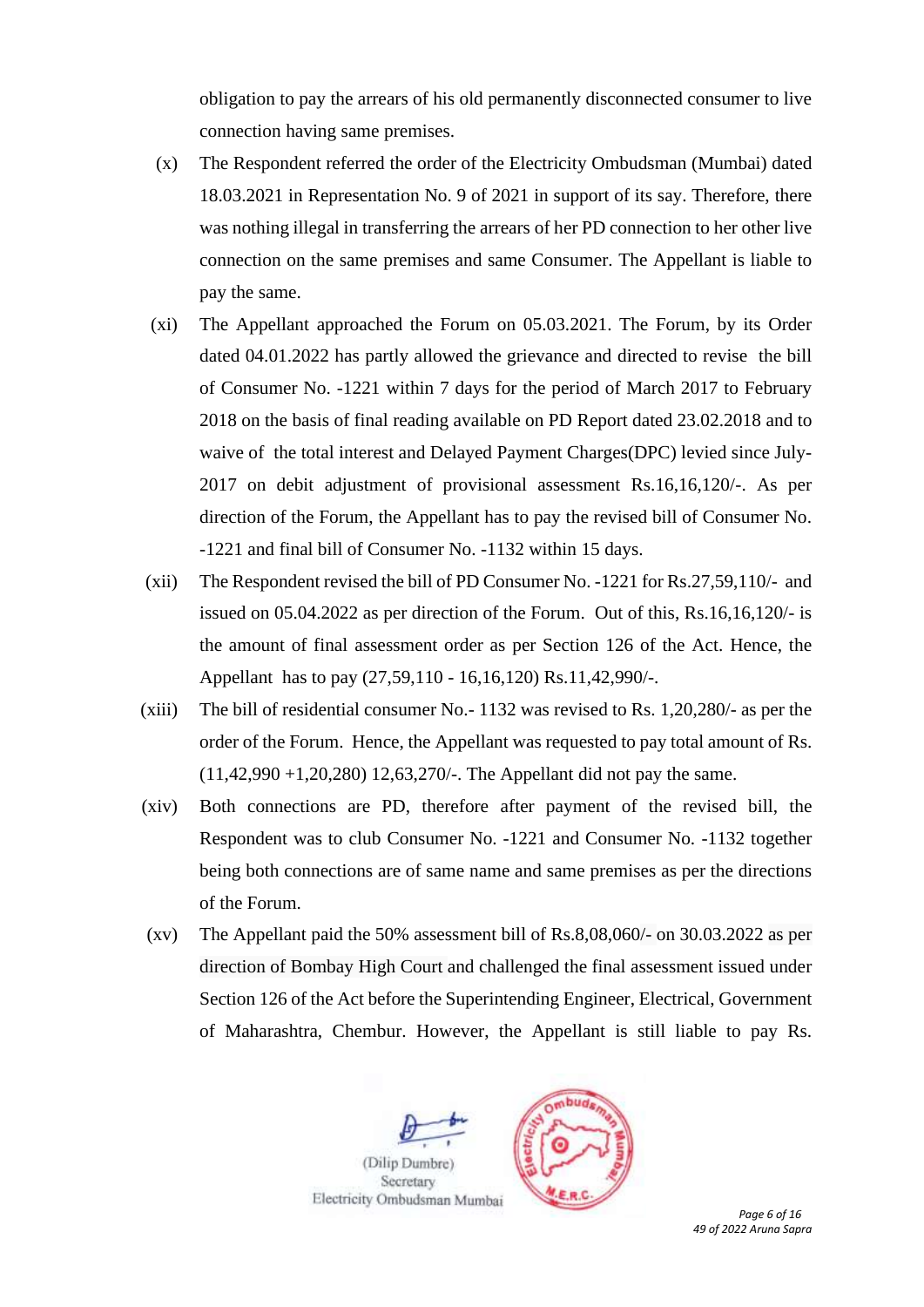11,42,990/-as per order of the Forum for restoration of residential connection as per statutory requirement.

(xvi) In view of above, the Respondent prays that the Representation of the Appellant be rejected.

5. The Appellant vide her letter dated 25.04.2022 has filed an additional submission stating as below:

- ➢ As per the Statement of Reasons of the Maharashtra Electricity Regulatory Commission (Electricity Supply Code & Standards of Performance for Distribution Licensees, including Power Quality) Regulation 2021 of the Commission, the Centre of People Collective has made a general suggestion that arrears pertaining to a disconnected premises may be transferred to another premises belonging to the same consumer. But Commission has not accepted the same with reason that as electricity dues are identified with premises and each premises is therefore a separate legal entity / consumer / account number.
- ➢ The Respondent, vide its letter dated 05.04.2022, informed the outstanding of Rs. 1,20,287/- against existing connection No.-1132 and Rs. 11,42,990/- against PD consumer No.-1221 and requested to pay the total amount of Rs.12,63,270/ and thereafter supply will be restored as per order of the Forum.
- ➢ Respondent has never submitted "Site meter replacement report" in which details of the existing meter and replaced meter including the initial reading of the new meter and reason for meter replacement has noted down in presence of consumer, to her or the Forum or Electricity Ombudsman submission.
- ➢ Existing Meter No. 5309270935, which was provided till February 2017, was in working condition. There was no reason for meter replacement. Meter and service line has removed by the Respondent, and no new meter / connection has provided for the period of March 2017 to January 2018.
- $\triangleright$  For the claim of meter replacement in the month of March-17, the Respondent should submit the physical meter replacement report.

(Dilip Dumbre

Secretary



 *Page 7 of 16 49 of 2022 Aruna Sapra*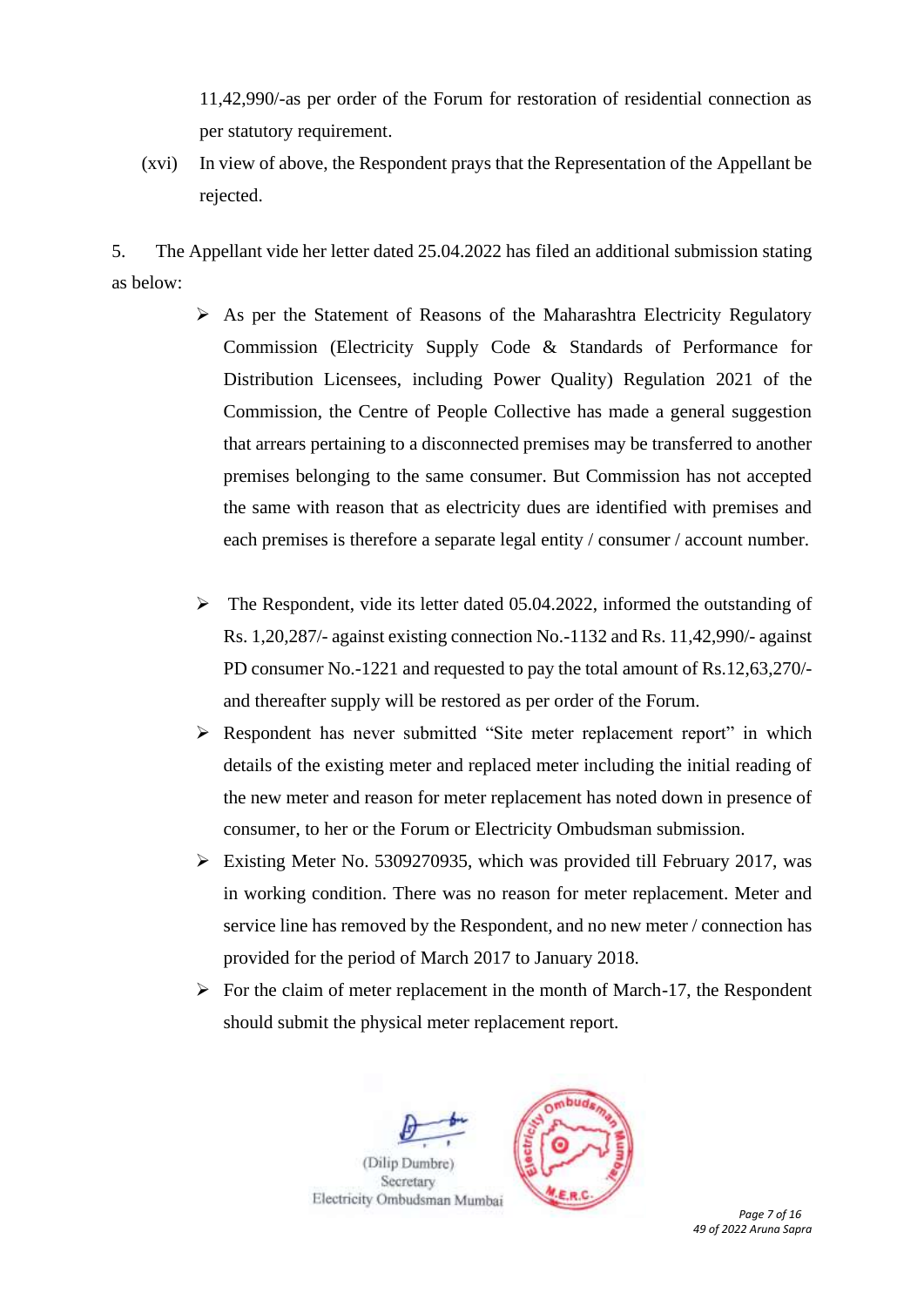- ➢ The Respondent has submitted computerized Permanent Disconnection report which are not valid documents. Respondent has provided meter Sr. No. 6506526842 to another consumer and fed into PD consumer No.-1221. This has false report.
- ➢ As per Commission`s rules and regulations, installation or replacement of the meter shall be done by the Distribution Licensee's Engineer or its authorized representative in the presence of the Consumer or his authorized representative and Distribution Licensee shall record the details of the existing meter and replaced meter including the initial reading of the new meter.
- $\triangleright$  The Respondent has issued the bill for existing connection No.-1132 which was disconnected without any notice in the month of March 2021. March-21 bill has outstanding of Rs.109798/- (-) 75000/- paid on date  $04.03.2021 =$  Rs. 34798/-.
- ➢ The Respondent has disconnected the supply and removed the meter on date 02.03.2021 and thereafter Respondent has issued the bills on TD status up to Nov-21 and PD bill in the month of Dec-21 with current reading 11841 kWh consumption shown 1149 units which has totally wrong.
- ➢ The Respondent should revise the existing connection No. 010800001132 with reference to disconnection report.
- 6. The Respondent by its letter dated 25.04.2022 has submitted additional reply as below:
	- (i) The Appellant is a habitual defaulter for payment of bill and has been illegally using agricultural connection for residential purpose. The notice through SMS was given on registered mobile No. 9987303344 for payment of arrears of Rs 74,713/ and the notice period was over on 31.01.2021. But the Appellant has not paid the bill. Therefore, the power supply of the Appellant was disconnected on 03.03.2021.
	- (ii) The Appellant has paid the bill on 04.03.2021 of Rs.75,000/-. Hence the electrical connection of the Appellant was reconnected on 04.03.2021.
	- (iii) On 29.01.2021 Assistant Engineer has inspected premises of the Appellant and it was found that the Appellant was using electricity at permanently disconnected place of Consumer No.-1221 through other electricity meter connection having



*49 of 2022 Aruna Sapra*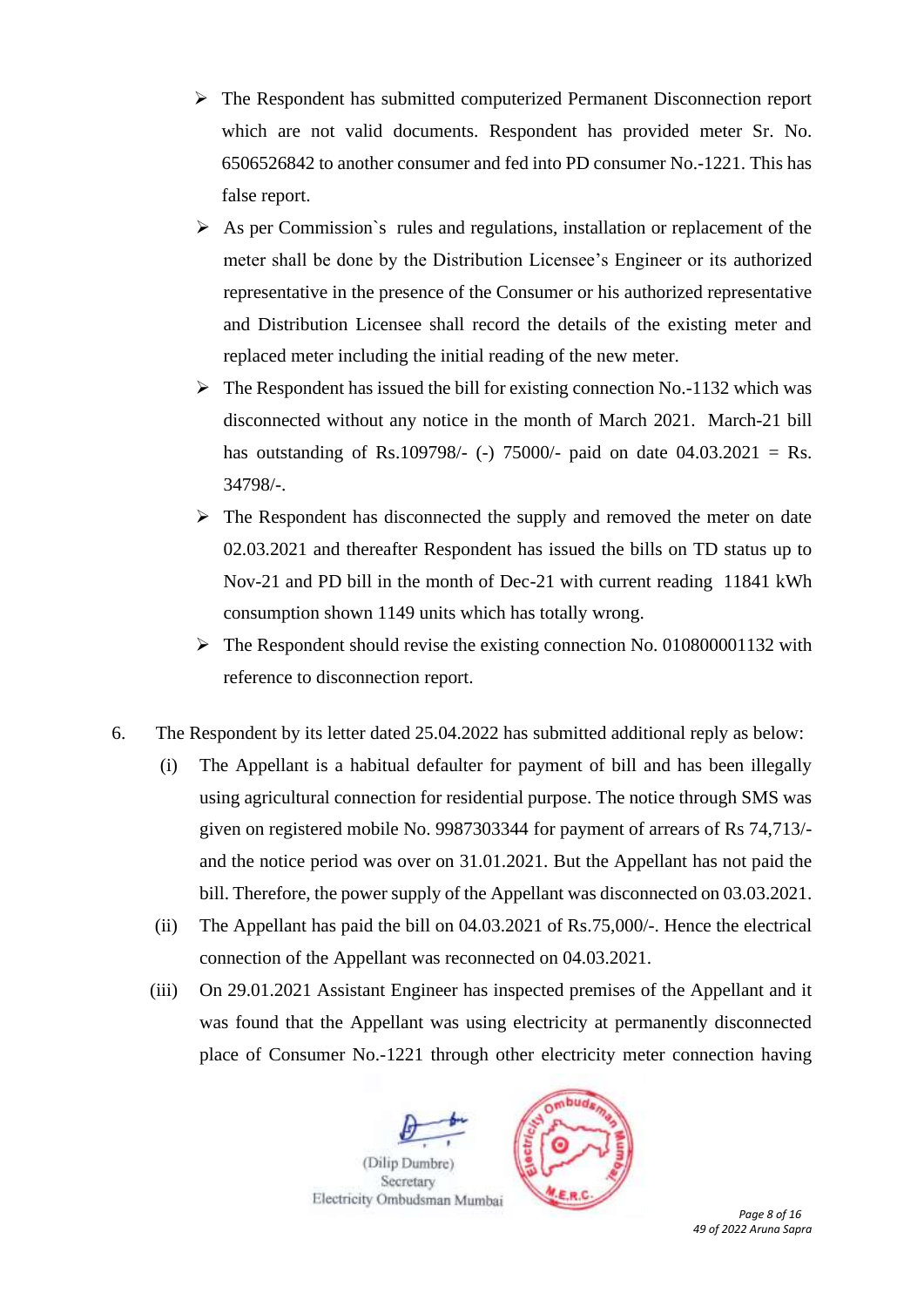Consumer No.-1132. Therefore, a letter vide No. 505 regarding payment of arrears of PD consumer No.-1221 was issued on 03.03.2021 but the Appellant has not paid the arrears of Consumer no. -1221 and continued to enjoy electricity supply at the place of arrears. Therefore, the electrical connection of consumer No.—1132 was disconnected on 24.03.2021.

7. A hearing was held on 26.04.2022 where the Appellant was physically present; however, the Respondent attended the hearing through video conferencing. The Representative of the Appellant reiterated the submission made in the Representation and argued that the Respondent has disconnected power supply of the Appellant (No.-1132) on 02.03.2021 without any notice for arrears as per Section 56 (1) of the Act. The Appellant is without supply since then. The Appellant is ready to pay the bill of Consumer (No.-1132) however, the Respondent is demanding illegal bill of Rs.11,42,990/- of another Agricultural Consumer (No.-1221).The Appellant further argued that the Respondent has disconnected this connection (No.-1221) in February 2017 which was reflected in January 2018 instead of March 2017 in CPL. The Respondent was wrongly issuing bills on average basis on 'R.N.A, Locked, or Inaccessible' Status despite the meter being not on site. The Appellant argued that after permanent disconnection and removal of meter in the month of February 2017, Meter serial number has changed from 5309270935 to 6506526842 in CPL without providing any meter on site.

8. The Appellant argued that it has fed assessment amount of Rs.16,16,120/- in the billing month of June 2017 without Final Assessment Order which was issued on 01.09.2020. The Bill was not revised by withdrawing average units charged from March 2017 to January 2018 and consider this revision as one time settlement as per department circular of the Respondent by withdrawing DPC and Interest. However, till date, the bill has not been revised. The Appellant also referred the order passed by the National Consumer Disputes Redressal Commission in Case of Chandrakant Mahadev Kadam V/s. Assistant Engineer, MSEB, Atpadi & Ors., for the compensation at Rs.500/- per day where the electricity remained disconnected, and the amount should be recovered by the department from its negligent and defaulting officials. Hence, the Appellant prays that direction be given to the Respondent to issue the bill and to reconnect the

(Dilip Dumbre Secretary



 *Page 9 of 16 49 of 2022 Aruna Sapra*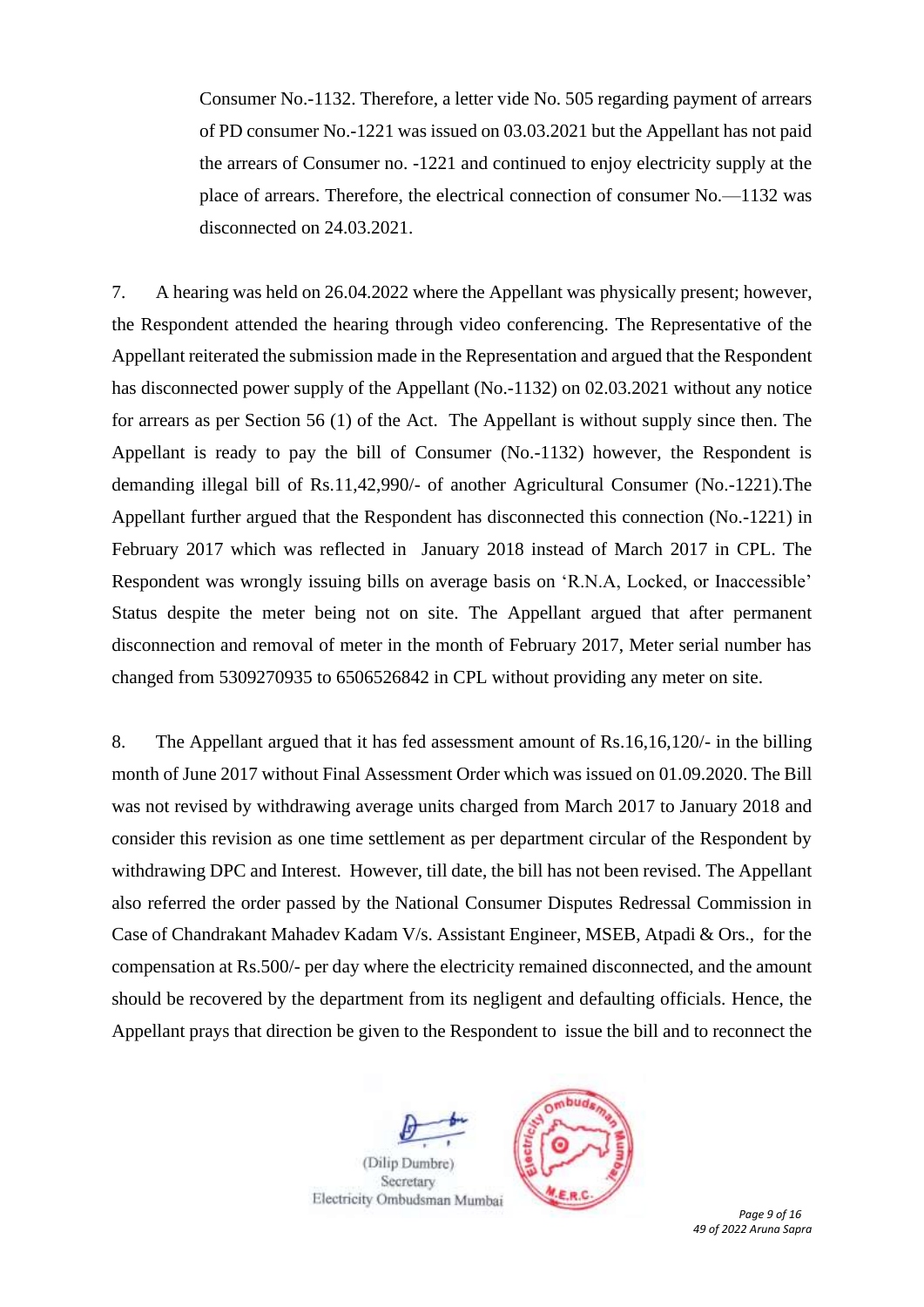power supply immediately, Rs.50/- per hour (Rs.1200/-) per day compensation till reconnection since supply is disconnected without any notice and request to pay cost of diesel.

9. The Respondent reiterated its written submission stating that during inspection on 24.08.2016, it was found that the power supply of agriculture connection was being illegally extended to the residential premises to get benefit of lower tariff. Hence, action was commenced against the Appellant towards unauthorized use of electricity as per Section 126 of the Act and issued a Provisional Assessment Bill of Rs.16,16,120/- for the period from January 2014 to August 2016 and also issued Final Assessment bill after opportunity of hearing. However, the Appellant did not pay at least 50% of the Final Assessment bill and not made any appeal as per Section 127 of the Act. However, the Appellant approached the Hon`ble High Court, Mumbai vide Writ Petition (W. P.) No. 9411 of 2021. The High Court disposed of the Case by its order dated 06.05.2021 with direction to deposit 50% amount of Final Assessment Bill (i.e., Rs. 808060/-) and to file the appeal before the Appellate Authority under Section 127 of the Act. The Appellant has paid Rs.808060/- on 30.03.2022 and made appeal before the appropriate authority. The Respondent further argued that the Appellant has a farmhouse on Survey No. 164 where two electricity connections were released. First (No.- 1132) was residential purpose and second (No.-1221) was for agriculture purpose. However, after action as per Section 126 of the Act, the agriculture connection was converted into residential tariff category from September 2016. Hence, there are two residential connections in the same name and same premises. That is due to overlook.

10. The Respondent further argued that a complaint was received from the Appellant for Consumer No.-1221 of voltage fluctuation. The electric installation was checked and found that there was loose connection in the burnt terminal of the meter No.5309270935. Hence, the meter was replaced by meter No. 6506526842 on March 2017 for Connection (No.-1221). The necessary entries of meter replacement report was taken in billing system in the month of March 2017. The Appellant was billed as per actual reading in the month of April 2017 for 13494 units for two months. Thereafter, the Appellant restricted entry in the farmhouse to take the readings, which has resulted into further average billing. The Appellant was not paying the bills regularly for both the connections. Hence, the Respondent requested to pay the bills or

(Dilip Dumbre) Secretary



 *Page 10 of 16 49 of 2022 Aruna Sapra*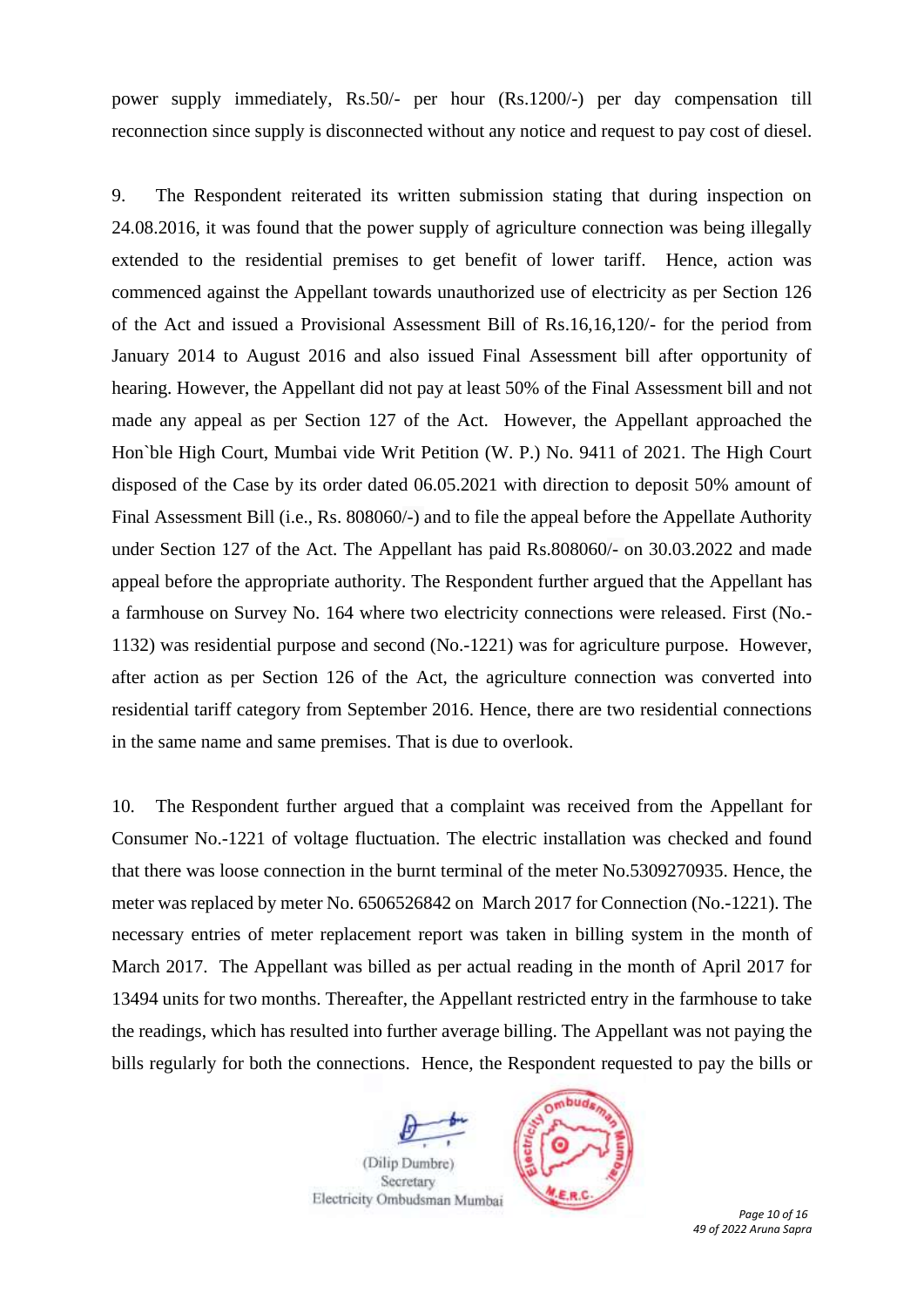otherwise, the supply would be disconnected as per Section 56 (1) of the Act. Despite this, the Appellant did not pay the total outstanding dues. Various disconnection notices were issued from time to time as per Section 56 (1) of the Act, however, the Appellant, being an 'important person' did not respond to these notices. Hence, the supply of the Appellant was disconnected on 23.02.2018 of the connection (No.-1221). The reading on meter was 48322 kWh.

11. The Appellant approached the Forum on 05.03.2021 and the Forum, by its order has issued various directions which have submitted in submission. The bills of both the connections were revised for the amount of Rs.27,59,110/- and Rs.1,20,280/-. The Appellant has to pay these revised bills keeping aside the assessment amount as per Section 126 of the Act. However, the Appellant refused to pay the same. On the contrary, the Appellant has extended the supply in the portion of the premises where normally, the supply of No.-1221 was used. Hence, the supply of No. 1132 was also disconnected. The Appellant was involved in Section 126. The existing load of the Appellant is very high than the sanctioned load. The Appellant did not permit entry to the Respondent's staff. In view of the above facts, the Representation of the Appellant be rejected.

12. The Appellant has submitted a rejoinder dated 02.05.2022 which is kept on record.

13. As directed during the hearing, the Respondent submitted additional information vide its email dated 04.05.2022. As per the meter replacement report of Consumer No. -1221, the old Meter No.09270935 of L & T make with final reading 99968 kWh was replaced by a new Meter No.06526842 of Genus make on 03.03.2017. The Respondent also submitted the statement of Shri Jagannath Shankar Tare, Senior Technician, Gorha Section Office of the Respondent. It indicates that there was sparking in the meter terminal which was reported by the representative of the Appellant. This was inspected on 02.03.2017 and it was found that the meter was burnt. Hence, it was replaced on 03.03.2017. The representative of the Appellant refused to sign on the meter replacement report.



 *Page 11 of 16 49 of 2022 Aruna Sapra*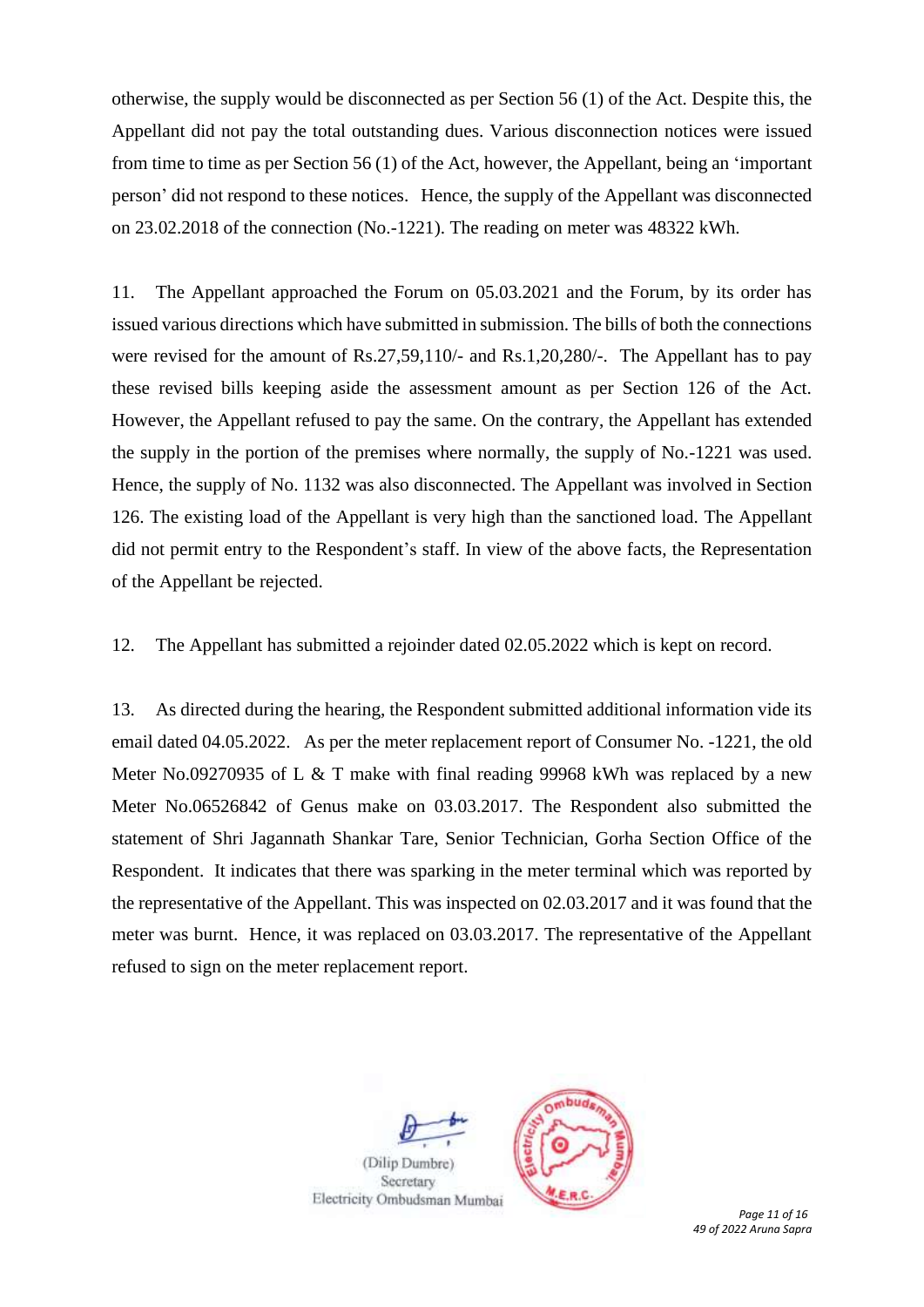As per Spot Inspection Report dated 29.01.2021 of Consumer No. -1132, the load of the Appellant was found to be about 22 KW which includes 10 Air Conditioners. The supply was used at the place of PD consumer No.-1221 having arrears of Rs.29,57,760/-.

## **Analysis and Ruling**

14. Heard the parties and perused the documents on record. The Appellant is a LT Residential Consumer (No.-1132) from 29.06.2012 at House No. 287, Survey No 164. The Appellant had taken another three phase electric connection for LT agriculture purpose having Consumer No.- 1221 from 20.01.2014 at Survey No 164, Kalamkhand, Wada. The Respondent inspected the said premises on 24.08.2016. During inspection, it was found that the power supply of agriculture connection was illegally extended to the residential premises Hence, the Respondent has issued provisional assessment of Rs.16,16,120/- towards unauthorized use of electricity as per Section 126 of the Act.

15. The Tariff category of the Consumer No.-1221 was changed from Agricultural to Residential from September 2016 onwards. As a result, there were two residential connections (Cons. No.-1132 & Cons.No.-1221) on the said premises and the Appellant was using the two connections in different portions of the premises.

16. The Respondent contended that a complaint was received for Cons. No.-1221 of voltage fluctuation. The electric installation was checked and found that there was loose connection in the burnt terminal of the meter No.5309270935. Hence, the meter was replaced by meter No. 6506526842 on 03.03.2017 of Connection (No.-1221). The necessary entries of meter replacement report was taken in billing system in the month of March 2017. The Appellant was billed as per actual reading in the month of April 2017 for 13494 units for two months. There was huge outstanding dues and hence the power supply of this connection (Consumer No. -1221) was permanently disconnected on 23.02.2018 for non-payment of bill.

17. On the contrary, the Appellant contended that existing Meter No. 5309270935, which was provided till February 2017, was in working condition. There was no reason for meter replacement. Disconnection date was fed late for this PD consumer (No.-1221) in the month

(Dilip Dumbre Secretary



 *Page 12 of 16 49 of 2022 Aruna Sapra*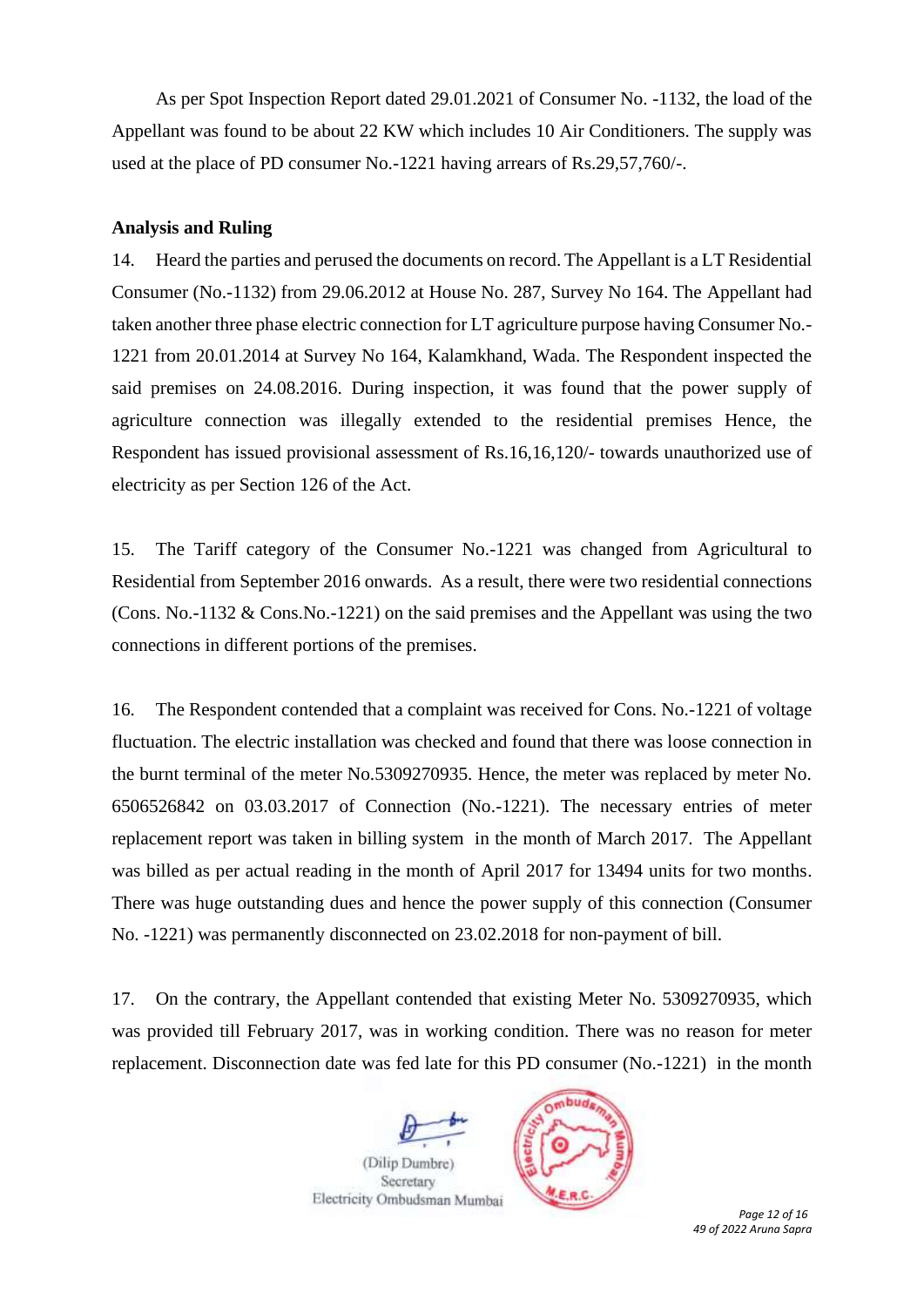of January 2018 instead of March 2017, and in between bills were charged on average basis with Status of 'R.N.A, Locked, or Inaccessible' due to removal of meter. After permanent disconnection and removal of meter in the month of February 2017, in Consumer's Personal Ledger (CPL), Meter serial number has changed from 5309270935 to 6506526842 without providing another meter practically on site.

|  | 18. When perused the CPL, the following information is captured from the Data. |  |  |  |  |  |
|--|--------------------------------------------------------------------------------|--|--|--|--|--|
|  |                                                                                |  |  |  |  |  |

|            | Cons No. -010800001221<br>Meter No.5309270935 |            | Meter No.6506526842 | Cons No. -010800001132            |     |            |                        |  |
|------------|-----------------------------------------------|------------|---------------------|-----------------------------------|-----|------------|------------------------|--|
| Details    | Reading<br>(KWH)                              | Details    | Reading<br>(KWH)    | Consumption<br>Details<br>(Units) |     | Details    | Consumption<br>(Units) |  |
| Jan- $16$  |                                               | Mar-17     | 9                   | Apr-16                            |     | Mar- $17$  |                        |  |
| Feb-17     | 93,203                                        | $Feb-18$   | 48331               | Feb-17                            |     | $Feb-18$   |                        |  |
| 18 months  | 93,194                                        | 12 Months  | 48322               | 15 months                         | 960 | 12 Months  |                        |  |
| Avg. Cons. | 5177                                          | Avg. Cons. | 5369                | Avg. Cons.                        | 64  | Avg. Cons. | 0.2                    |  |

The Appellant raised the grievance of non-installation of meter for the first time in March 2017 in the Forum on 05.03.2021. However, the data from the above table clearly establishes that the meter No. 6506526842 was in service from March 2017 to February 2018. The meter has recorded 48322 units for the period from March 2017 to February 2018, and there was no consumption for the Connection No. 1332.

The Appellant argued that the Respondent removed the agricultural meter in March 2017 (No-1221) and disconnected the agricultural supply without replacing it by any new meter, therefore, the bills raised by the Respondent from March 2017 onwards are fictitious bills. However, if the agricultural meter was indeed removed, the entire consumption would have been recorded against the other residential connection (No.1132). Nowhere has it been argued that the said farmhouse was shut down or was not in use for this entire duration from March 2017 to February 2018, which was anyway the pre-Covid phase. Nowhere has the consumer made a representation that their consumption of electricity in this period was nil. Thus, the consumption should have been recorded in either of the two meters. The consumption against the residential connection No.-1132 was almost zero from March 2017 to February

(Dilip Dumbre) Secretary



 *Page 13 of 16 49 of 2022 Aruna Sapra*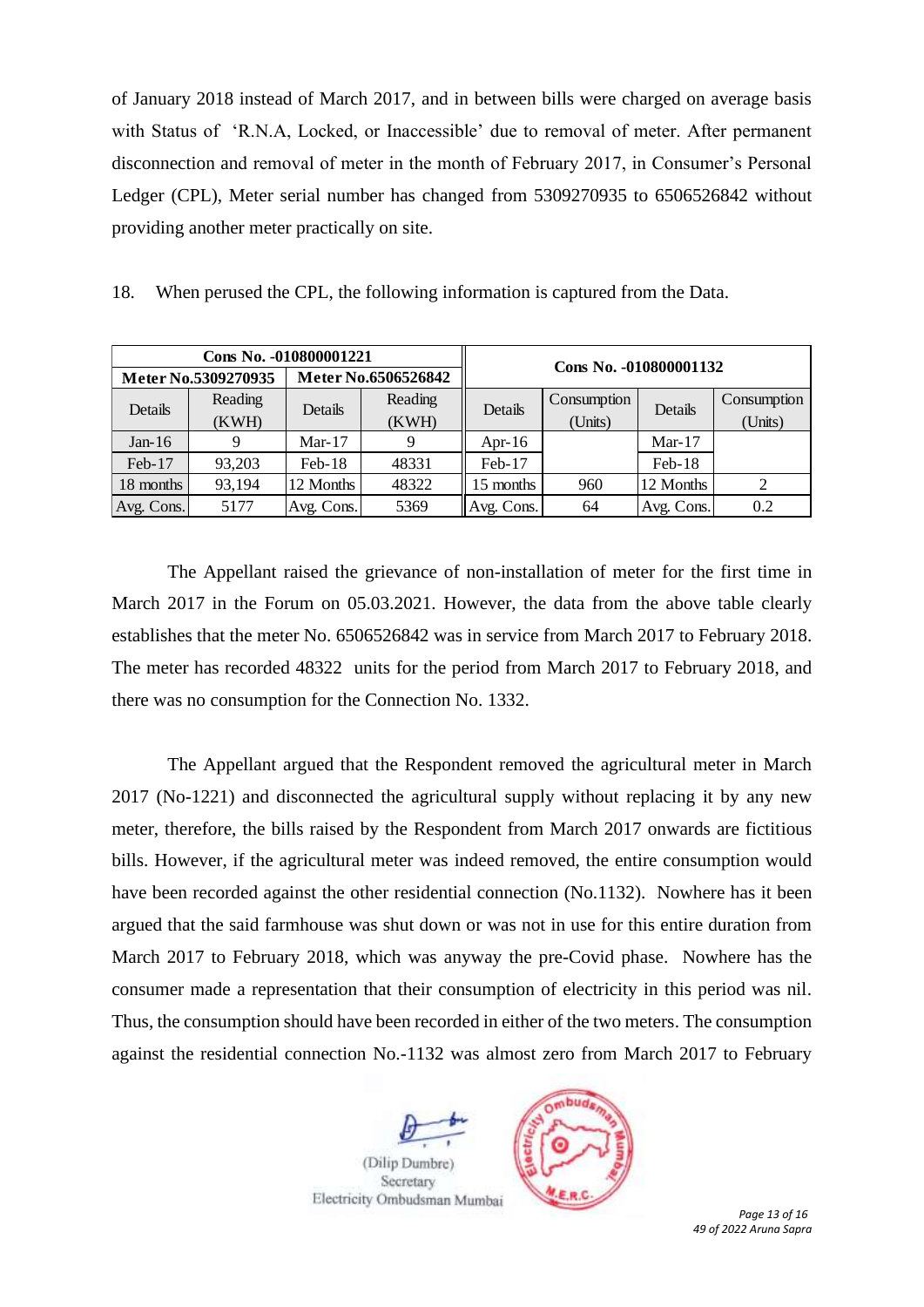2018. During this period, the consumer was obviously not staying in the dark without any electricity consumption, as he has not made any complaint in this regard. Therefore, it can be inferred that the entire electricity consumption was happening against the earlier agricultural meter (No.1221). It seems that, after enjoying all undue benefits of using agricultural connection for residential purposes, the Appellant has tried to take advantage of a technical lacuna, i.e., lack of signature of the consumer on meter replacement slip. The Appellant has tried to contend that the agricultural meter was removed in March 2017 and made PD, and was not replaced by a new meter, therefore, the entire readings and bills on this connection are fictitious. However, as mentioned earlier, had this connection actually been made PD, either the entire consumption would have fallen on the other connection 1132 which did not happen, or the actual consumption would have been zero during this entire period which also did not happen. Nor did the Appellant raise any grievance about no supply of electricity.

19. The Appellant further approached the Hon`ble High Court, Mumbai vide W. P. No. 9411 of 2021 in respect of the subject matter. The High Court by its order dated 06.05.2021 directed to deposit 50 % amount of Final Bill Assessment (i.e., Rs. 8,08,060/-) and to file the appeal before the Appellate Authority under Section 127 of the Act. The Appellant has paid Rs.8,08,060/- on 30.03.2022 and subsequently made appeal before the appropriate authority of Section 127 of the Act.

20. The Assistant Engineer further inspected the premises of the Appellant on 29.01.2021. During inspection, it was found that the Appellant has extended power supply of Consumer No.-1132 unauthorisedly on the portion of the said premises where normally power supply was fed by the Consumer No.-1221, which was permanently disconnected in 23.02.2018.

21. According to the Respondent, the Respondent revised the bill of PD Consumer No. -1221 for Rs.27,59,110/- and issued on 05.04.2022 as per direction of the Forum. Out of this, Rs.16,16,120/- is the amount of final assessment order as per Section 126 of the Act. Hence, the Appellant has to pay  $(27,59,110 - 16,16,120)$  Rs.11,42,990/-. The bill of residential consumer No.- 1132 was revised to Rs. 1,20,280/- as per the order of the Forum. Hence, the Appellant was requested to pay total amount of Rs. (11,42,990 +1,20,280) 12,63,270/-.

(Dilip Dumbre) Secretary



 *Page 14 of 16 49 of 2022 Aruna Sapra*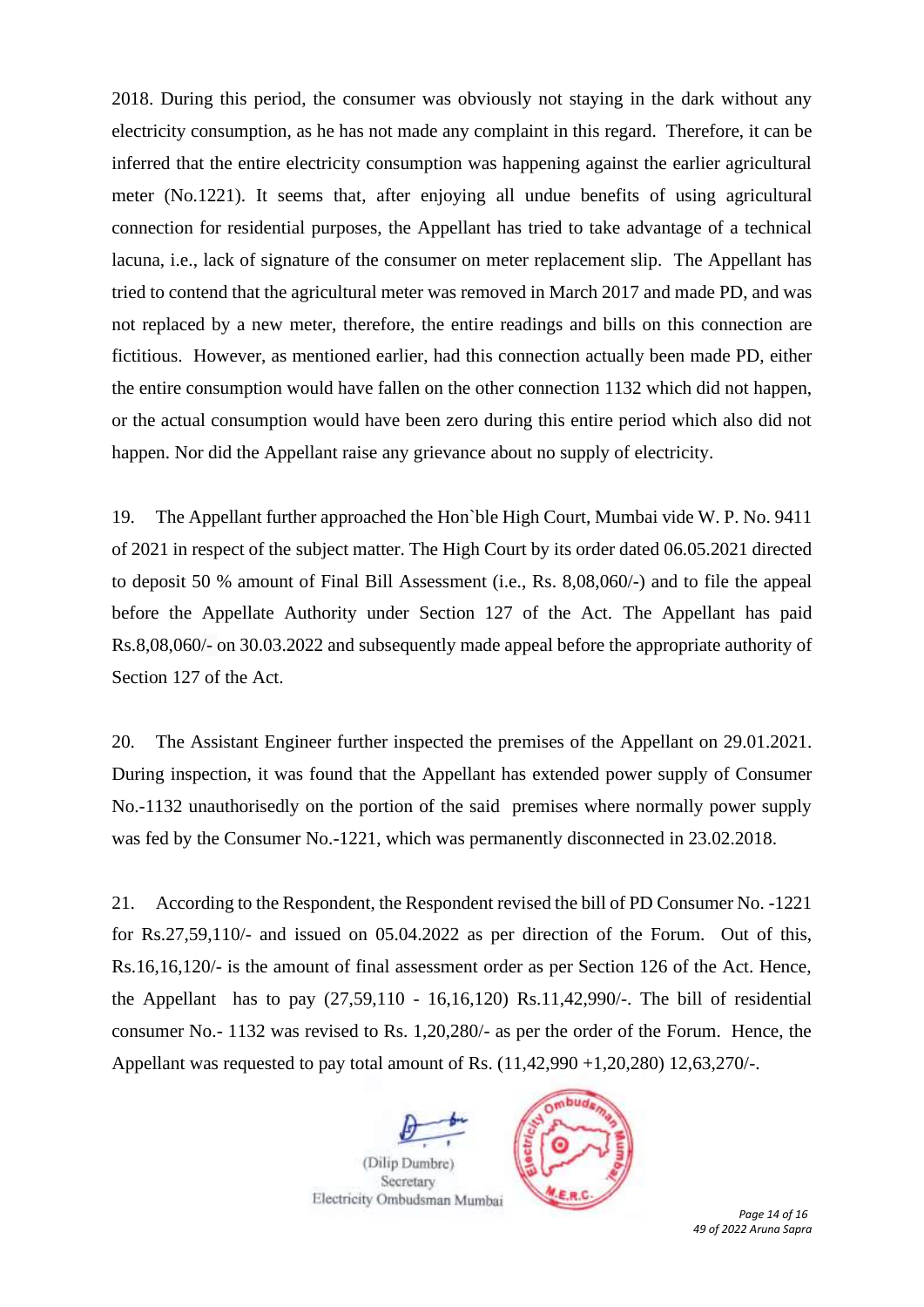22. As regards the recovery of arrears, it is necessary to check regulatory provision. Hence as per Section 2 (15) of the Act, the definition of the 'Consumer' states that

*"consumer" means any person who is supplied with electricity for his own use by a licensee or the Government or by any other person engaged in the business of supplying electricity to the public under this Act or any other law for the time being in force and includes any person whose premises are for the time being connected for the purpose of receiving electricity with the works of a licensee, the Government or such other person, as the case may be;*

Regulation 12.5 of the Supply Code & SOP Regulations 2021 in the subject matter is quoted as below: -

*"12.5 Any charge for electricity or any sum other than a charge for electricity due to the Distribution Licensee which remains unpaid by a deceased Consumer or the erstwhile owner / occupier of any premises, as a case may be, shall be a charge on the premises transmitted to the legal representatives / successors-in-law or transferred to the new owner / occupier of the premises, as the case may be, and the same shall be recoverable by the Distribution Licensee as due from such legal representatives or successors-in-law or new owner / occupier of the premises, as the case may be."* 

The Appellant has two connections having Consumer No.- 1132 and No.1221. Both these connections are in the Appellant`s name and in the same residential premises. The Hon'ble Madras High Court in Vijaya Laxmi Vs. Assistant Engineer in W.P. No. 6194 and 7950 of 2003 decided on 25th September 2003. The Hon'ble High Court held as under:

*"Where any consumer having more than one service connection, defaults in payment of dues relating to any one of the service connections, the Board may cause other service connections in the name of the Appellant to be disconnected till all the arrears due for all the service connections are paid, notwithstanding the fact that the service connections are covered by separate agreements".* 

The Hon'ble Madhya Pradesh State Consumer Disputes Redressal Commission in M.P.Electricity Board Vs. Akhtar Bi in Appeal No. 188 of 2003 decided on 04.10.2004. The Hon'ble State Commission held as under:

*"It will be thus seen that the licensee-Board is entitled to disconnect any electric supply line or other works, through which energy may be supplied and may discontinue the supply of the defaulter consumer until the amount due from him is paid off. Section 24 does not restrict power of the appellant-Board to invoke this provision only in respect of the electric connection for which the consumer has fallen into arrears. The words "any electric supply* 



 *Page 15 of 16 49 of 2022 Aruna Sapra*